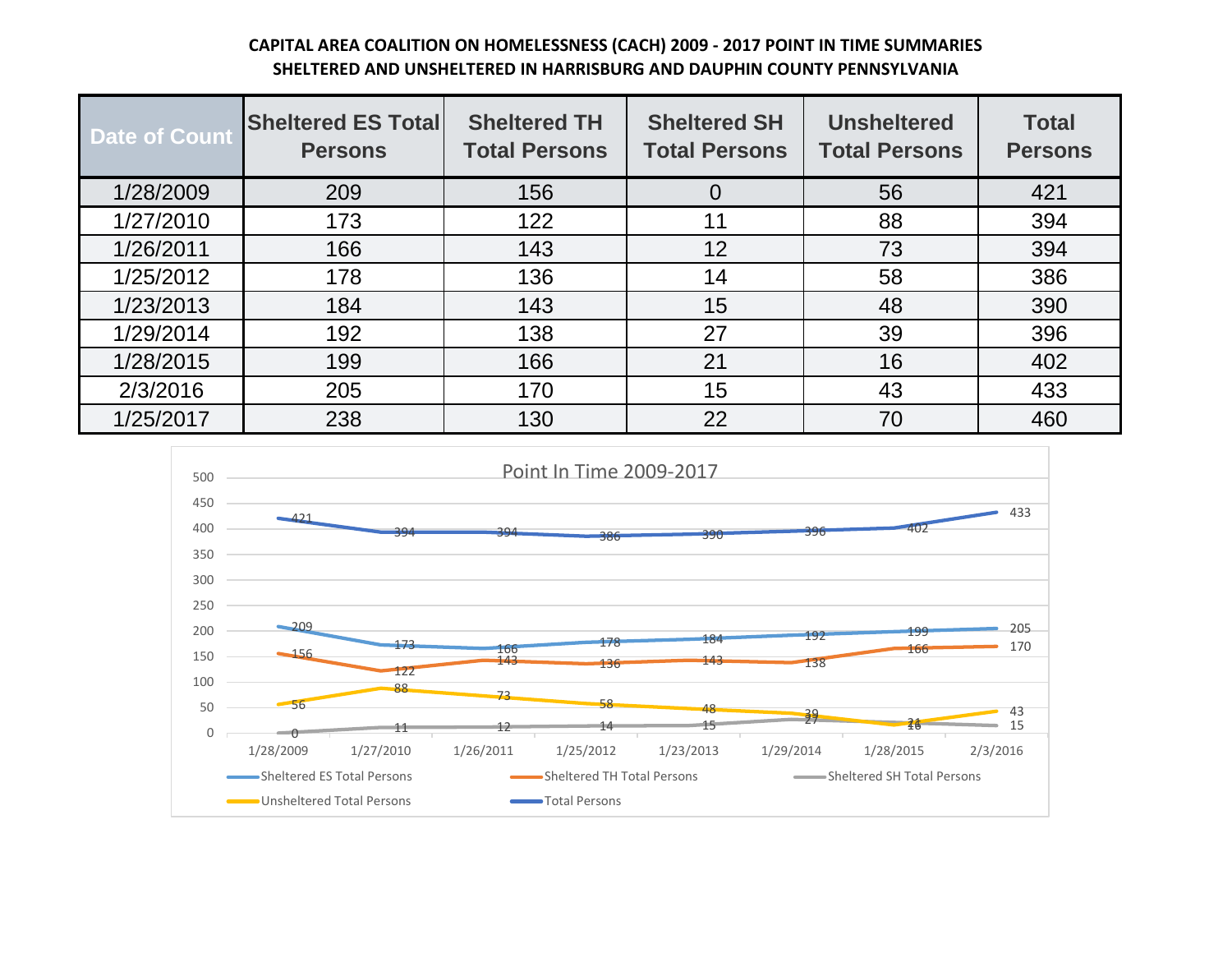## **CAPITAL AREA COALITION ON HOMELESSNESS (CACH) 2009 - 2017 POINT IN TIME SUMMARIES SHELTERED AND UNSHELTERED IN HARRISBURG AND DAUPHIN COUNTY PENNSYLVANIA**